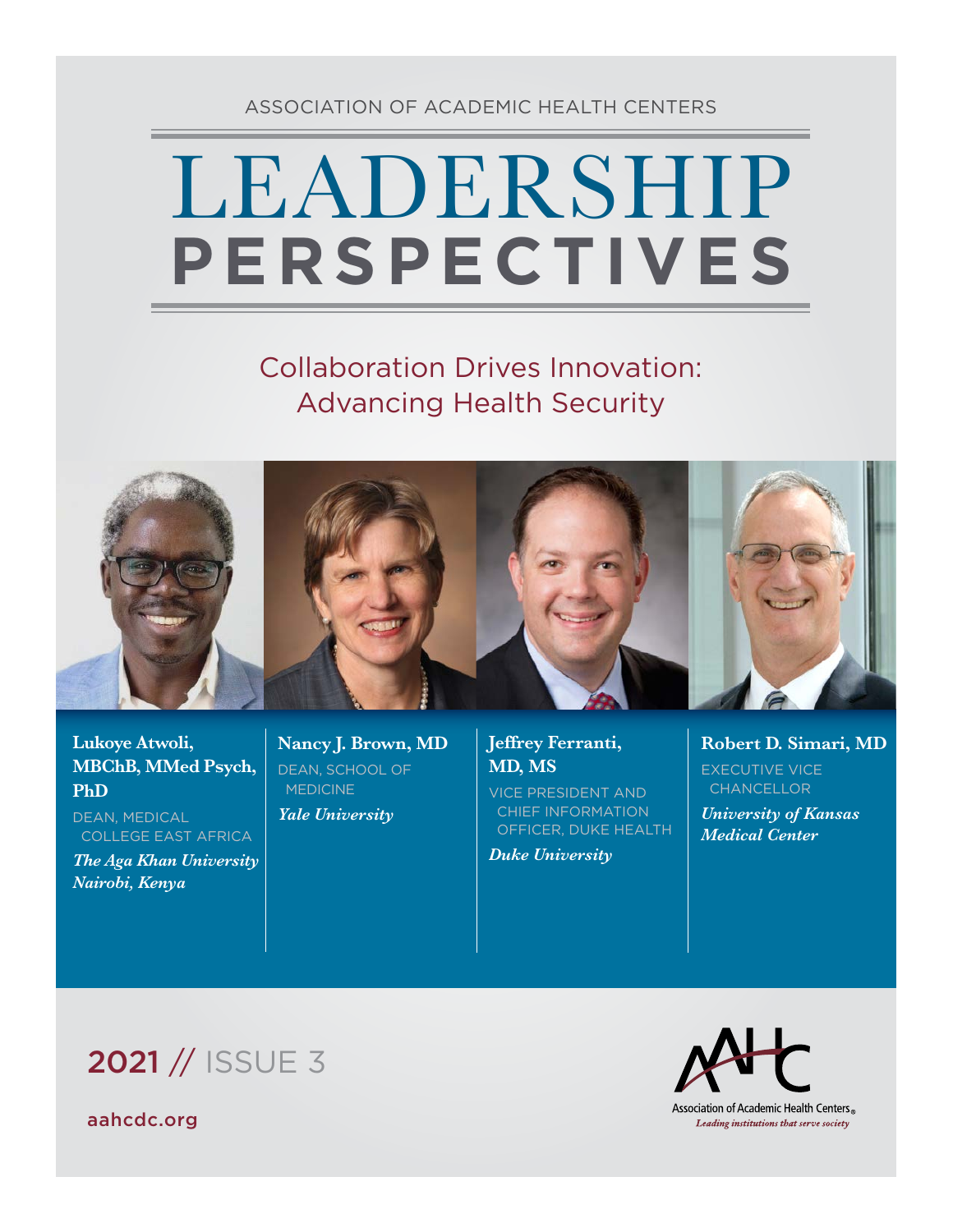# PERSPECTIVE



Academic health centers must take the lead in defining, implementing, and advancing health security. Effective leadership will include not only

the practice of health security at academic health centers and in surrounding communities and regions, but also designing new research programs to advance knowledge of health security, and developing new educational tracks to cultivate and prepare the next generation of health security experts.

The Association of Academic Health Centers (AAHC) is catalyzing this critical work through the AAHC President's Council on Health Security. The Council has defined health security as "a state of optimal readiness for, response to, and recovery from public health threats that endanger the health status of individuals and populations" and notes that "health security exists when all people, at all times, have physical, social, and economic access to sufficient, safe and science-based healthcare to meet the needs for a productive and healthy life."

The COVID-19 pandemic has underscored the need to invest in health security. At the 2021 AAHC Annual Meeting, an interactive session highlighted the important role that a Chief Health Security Officer, or a well-coordinated team with equivalent enterprise-level responsibility, can play at an academic health center. Advancing health security through leadership, partnership, research, and education is highlighted in the four commentaries in this issue of *AAHC Leadership Perspectives.*

Lukoye Atwoli, MBChB, MMed Psych, PhD, dean of the Medical College East Africa at The Aga Khan University, explains how his institution established a standing committee charged with mitigating pandemic and related risks. He notes that partnerships—both national and

## **Steven L. Kanter,** MD // AAHC President & CEO <u>BY</u>

international—are an integral part of their health security strategy as they "are an essential forum for learning and understanding better ways of dealing with the challenges."

Nancy J. Brown, MD, dean of the School of Medicine at Yale University, describes how the pandemic challenged leadership to create and test a new model of collaboration that "fundamentally advanced [their] ability to maintain health security." She highlights how they designed a pan-university initiative, assembling "knowledge from across the institution to focus on a single critical challenge." This model proved so successful that they are planning to leverage their experience to address other challenges and critical issues.

Jeffrey Ferranti, MD, MS, vice president and chief information officer of Duke Health at Duke University, brings the critical perspective of a chief information officer. He highlights the importance of "continuity planning" to advance health security. He describes the importance of redundancy, backups, proactive monitoring, table-top exercises, rapid restore plans, and other actions, and notes that "these practices are directly applicable to fortifying our institutions against health security events."

Robert D. Simari, MD, executive vice chancellor at the University of Kansas Medical Center, underscores the important role that academic health centers play in advancing health security. He notes that "[b]ecause academic health centers provide direct patient care, coordinate public health initiatives, and drive the development of testing and therapeutics, they are well-positioned to take the lead when it comes to health security."

Advancing health security is more important than ever before. These four outstanding commentaries highlight that academic health centers are at the vanguard of leadership in this effort and must ensure that we continually improve knowledge and practice.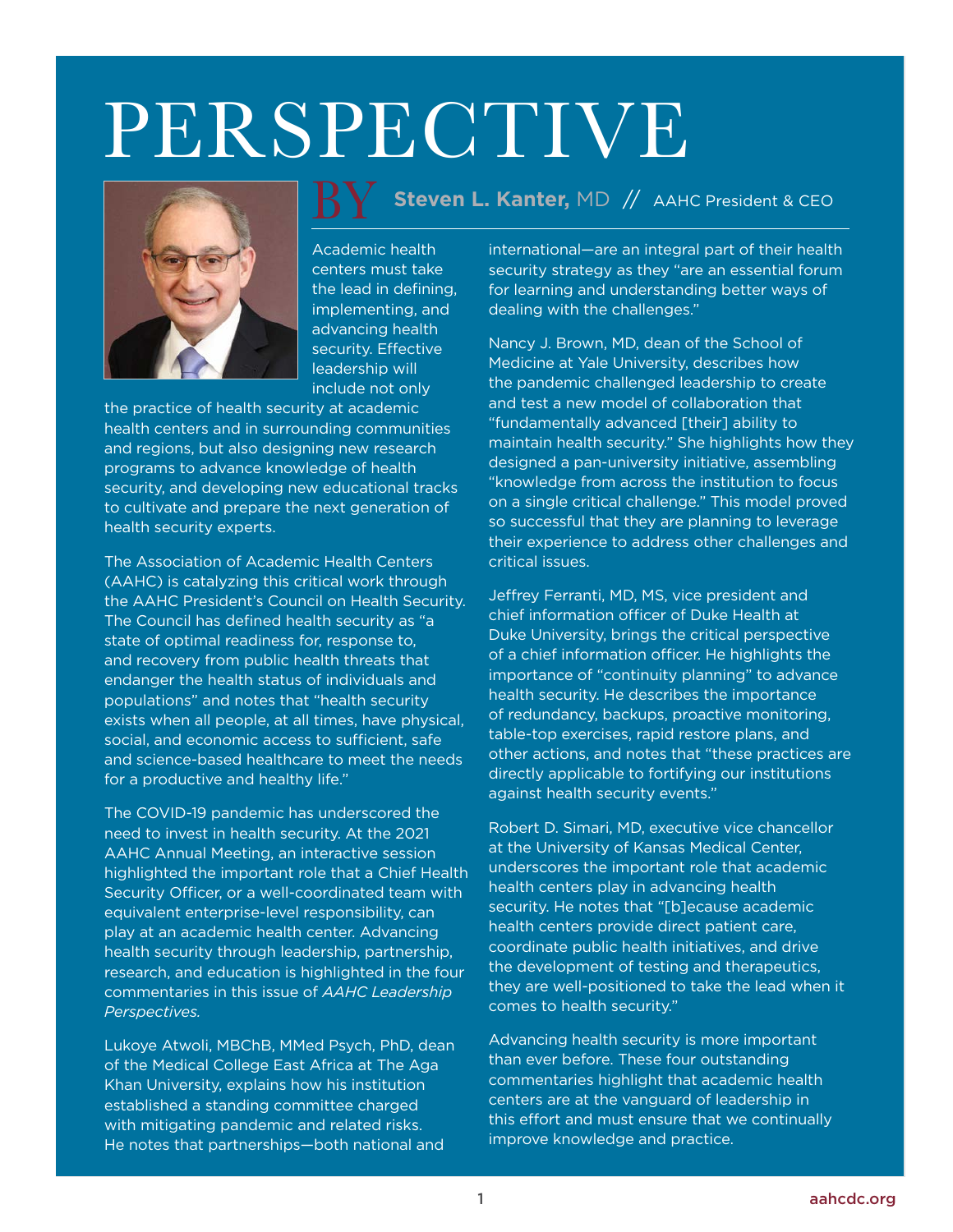

#### **Lukoye Atwoli, MBChB, MMed Psych, PhD**

DEAN, MEDICAL COLLEGE EAST AFRICA

The Aga Khan University, Nairobi, Kenya

To address health security threats, one of our strategies is to have a standing committee dedicated to mitigating such risks in place. Our team includes senior leadership of the hospital and medical colleagues. The fundamental purpose of the team is to assess threats and agree on high-level planning that then is implemented in ways through which we can track progress.

The team assigns specific tasks to team members who are in charge of different aspects of health security and who implement team directives and decisions. The Chief Medical Officer, for instance, tracks responses and reports this information to the leadership team. The Chief Nursing Officer is in charge of certain interventions, including the vaccine intervention that we have in place.

Partnerships are also an integral part of our health security strategy. The partnerships that we have create an essential forum for learning and understanding better ways of dealing with the challenges that we face. Indeed, the pandemic has underscored for us how extremely important those collaborations are and has led us to both strengthen existing relationships and create new relationships around interventions, data collection, and data sharing.

As an example, we share the information we collect about given threats, such as the pandemic, with the national government in Kenya, particularly the Ministry of Health, which is responsible for planning the country's response to threats to health security. We receive regular briefings from the Ministry of Health. We also value the ongoing partnership we have with research institutions, such as the Kenya Medical Research Institute with which we are currently collaborating on research, surveillance, and clinical trials as we try to find solutions for the pandemic.

International partnerships are also vital. Our partnership within AAHCI has been very useful for sharing best practices and basic information about how institutions are addressing this latest health crisis, and those kinds of relationships have been very important to us. We also have maintained communication through our ongoing collaborative relationships with universities in North America and Europe. We have continued partnering with our colleagues in Karachi where we have a sister Medical College within the Aga Khan University in Pakistan. Through all these relationships, we are able to share best practices and learn from each other.

Technology also plays a key role in health security. Throughout the pandemic, for example, the use of digital platforms has greatly extended our capacity to share information and best practices with colleagues all over the world. We have benefited inestimably from being able to attend teleconferences with partners in Europe, North America, and other parts of Africa. Similarly, digital platforms have enabled our students and faculty to sustain and even expand their access to international experts. The pandemic has also shown us how we can use telehealth to ensure remote patient access to healthcare, another critical element of health security.

" **6.** C. the pandemic has underscored for us how extremely important those collaborations are and has led us to both strengthen existing relationships and create new relationships around interventions, data collection, and data sharing.

Going forward, I think many of the safety measures that we have in place to protect our faculty, staff, students, and patients are not going to change. We are more vigilant in assessing patients who come to the hospital and have become better skilled at determining patterns in health challenges more rapidly. Electronic health record systems will enable us to quickly analyze any patterns that might compromise health security so that we can make decisions and disseminate those decisions as widely as possible within our network. In general, we are striving to make decisions about health security faster, easier, and with more evidence than was the case in the past.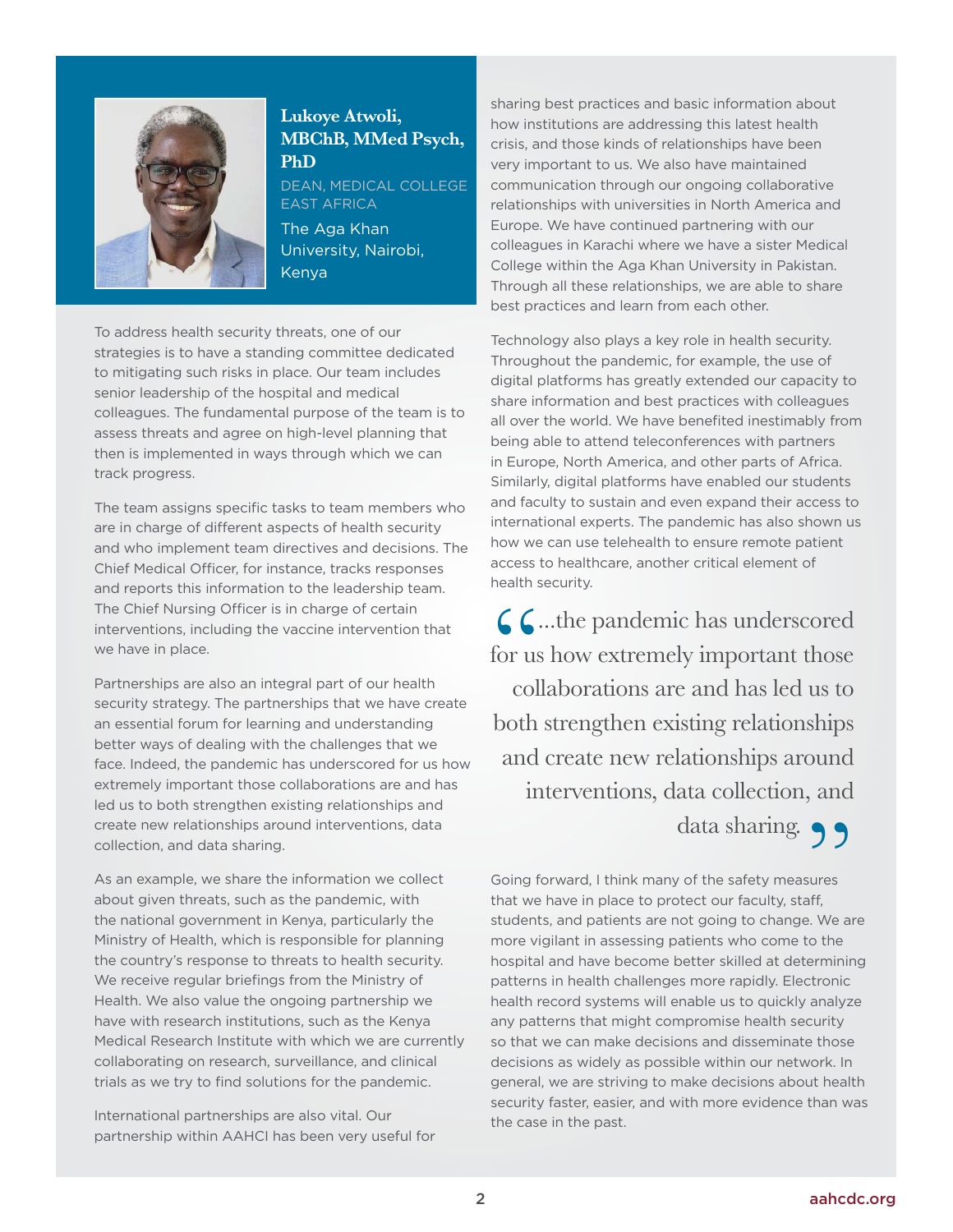

**Nancy J. Brown, MD** DEAN, SCHOOL OF **MEDICINE** Yale University

The COVID-19 pandemic led us to test a new model of collaboration that has fundamentally advanced our ability to maintain health security—a "state of optimal readiness for, response to, and recovery from events that endanger health status."

Traditional models of hierarchical leadership can be effective in times of crisis because of their inherent capacity for streamlined decision-making. However, the need to react in real time to the rapidly unfolding uncertainties and complexities of COVID-19 suggested that a different approach was needed. At Yale, we conceived of a kind of "Manhattan Project," as the urgency of the situation indicated a need for a cross-disciplinary team to work in a "shared leadership model."

Established in March 2020, the Covid-19 Response Coordination Team (CoReCT) was charged with coordinating a clinical, research, and data-driven response to the pandemic. Designed as a panuniversity initiative, CoReCT included leaders from the schools of medicine, public health, nursing, engineering, law, and environmental sciences, the affiliated health system, and economics and social sciences in the Faculty of Arts and Sciences of Yale College. In this way, we assembled knowledge from across the institution to focus on a single critical challenge.

CoReCT employed a shared leadership model to stand up communications and data platforms, manage and deliver patient care, protect healthcare workers, facilitate an outpouring of scientific discovery, and raise and distribute philanthropic funds to support that work. Fundamental to the model was an underlying value system that encouraged transparency, inquiry, tolerance for ambiguity, diversity of thought, and accountability. All members

were encouraged to engage actively; differing viewpoints led to lively discussions and realization of gaps. Leaders and researchers from different disciplines came together to build productive crossdisciplinary collaborations with unprecedented speed and efficiency.

Outcomes and benefits to health security from the CoReCT initiative ranged from rapid implementation of evolving care protocols, to the early establishment of testing platforms and technologies, to a greater scientific understanding of the virus and the effective modeling of its spread, to the development of vaccines. Efforts resulted in successful implementation of accelerated processes for review of clinical trial approaches; rapid mobilization of multidisciplinary experts to optimize treatment algorithms; establishment of large repositories and datasets for broad use; and alliances with local and global communities.

We are now planning to leverage the experiences and momentum gained from CoReCT to address other critical challenges that threaten health security. As a first step, our Office of Health Equity Research is convening a multi-disciplinary group of leaders and stakeholders to tackle pressing issues in health equity in New Haven and beyond. Following the CoReCT model, the effort will be characterized by a crossfunctional approach, an accelerated timeline, and a focus on deliverables. The goal is to develop models that will serve as a blueprint to advance health equity on a national scale.

CoReCT highlighted the power of interdisciplinary collaboration across silos when supported by the necessary infrastructure. It taught us that rapid mobilization of people and processes is possible in an academic environment.

Complete to react in real time<br>the rapidly unfolding uncertainties<br>and complexities of COVID-19 to the rapidly unfolding uncertainties and complexities of COVID-19 suggested that a different approach

was needed. 99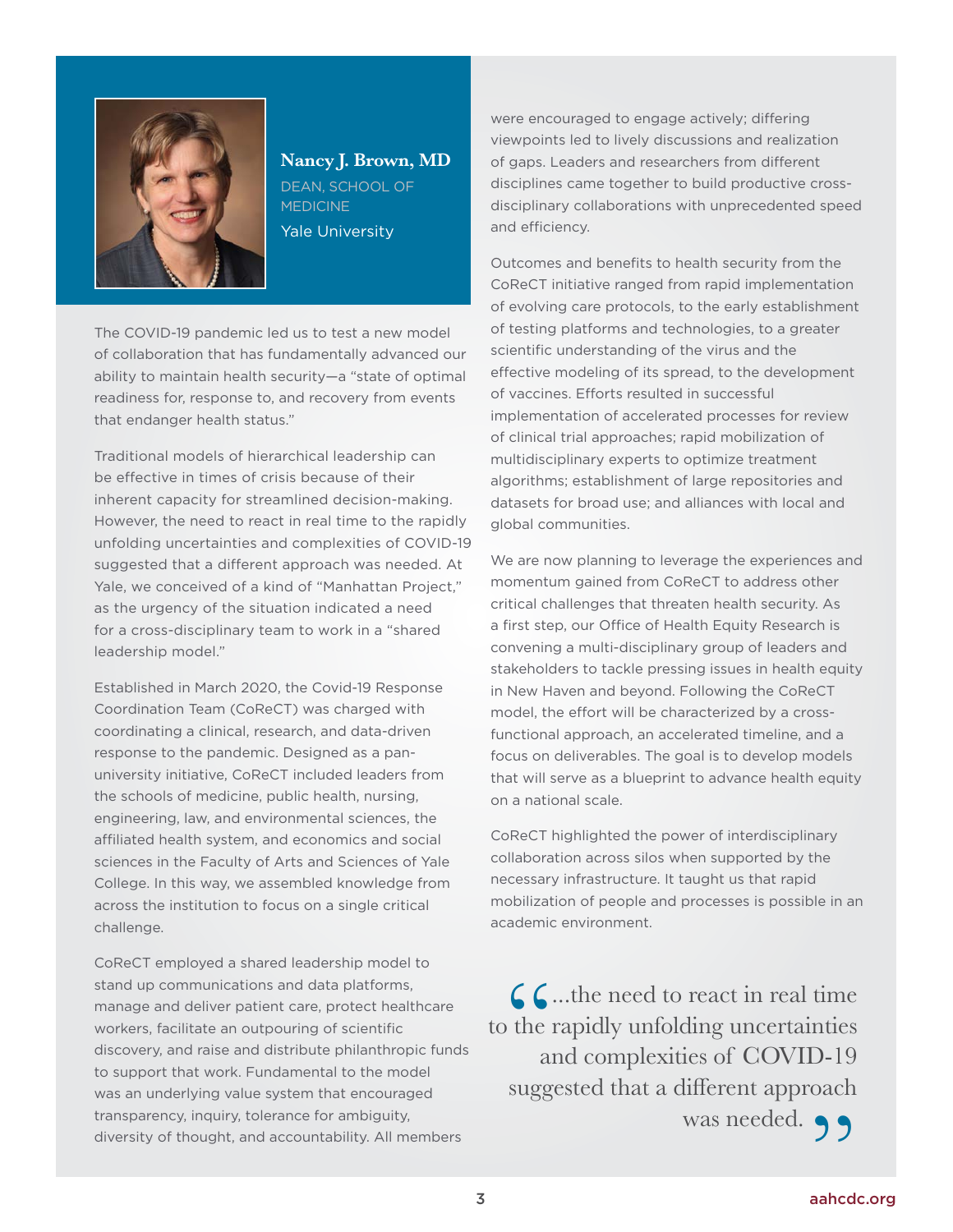

#### **Jeffrey Ferranti, MD, MS**

VICE PRESIDENT AND CHIEF INFORMATION OFFICER, DUKE HEALTH Duke University

The COVID-19 pandemic has underscored the fragility of our healthcare system and inspired many to begin proactively addressing the issues of health security. At a high level, health security aims to ensure the resiliency of our care delivery systems during times of pandemic, natural disaster, and other catastrophic events. In an age of globalization and 24/7 internet connectivity, an event originating on the other side of the globe can quickly spread to our backyard. During these incidents, even small issues in health operations, logistics, supply chain, workforce, or IT, can be amplified causing unanticipated challenges. More concerning, issues of health security seem to differentially impact vulnerable populations and magnify care disparities. Holistic and multisector solutions are required to address this complex problem, and the time for action is now.

At a macro level, organizations such as the Centers for Disease Control & Prevention (CDC) and the World Health Organization (WHO) aim to build the robust and resilient public health infrastructure needed to quickly detect and respond to public health crises. Initiatives such as the Global Health Security Agenda (GHSA) and the Global Health Security Initiative (GHSI) have inspired a coalition of countries to coordinate responses in anticipation of the next global health threat. Similarly, multiple academic institutions have started programs in health security to foster multidisciplinary dialog and the generalization of knowledge through peer-reviewed journals.

At an institutional level, we need to prepare our organizations for the unanticipated. While COVID-19 is the challenge of the day, it is important to think broadly because a failure of imagination will leave us vulnerable to future events. In 2017, the WannaCry ransomware attack shocked the world when over

CC At an institutional level, we<br>need to prepare our organizations for<br>the unanticipated. While COVID-19 need to prepare our organizations for is the challenge of the day, it is important to think broadly because a failure of imagination will leave us vulnerable to future events.

300,000 computers were infected, and significant disruptions to care delivery were experienced by the National Health Services (NHS) in the United Kingdom. In this case, the world dodged a major crisis when an innovative security researcher discovered a way to quickly inactivate the software. A focus on broad-based business continuity planning is critical before our systems are challenged in a new and unanticipated way.

As a health IT professional, this sort of continuity planning is a part of my discipline. Complex and interdependent technologies are only as stable as the weakest link. Redundancy, backups, proactive monitoring, and plans to rapidly restore systems after a failure are necessary to maintain high availability IT services. Table-top exercises and regularly scheduled failovers are used to standardize approaches and ensure teams can execute in a crisis. These practices are directly applicable to fortifying our institutions against Health Security events. While a CIO is likely not the first person you may think of when preparing for the next health security crisis, it is important to recognize how these crossover skills may benefit an organization.

We all have a responsibility to deliver high-quality and equitable care to the populations we serve. This responsibility becomes even more acute during times of crisis. As healthcare leaders we need to call upon the whole team to proactively address issues of health security so we can ensure our communities remain resilient when they need us most.